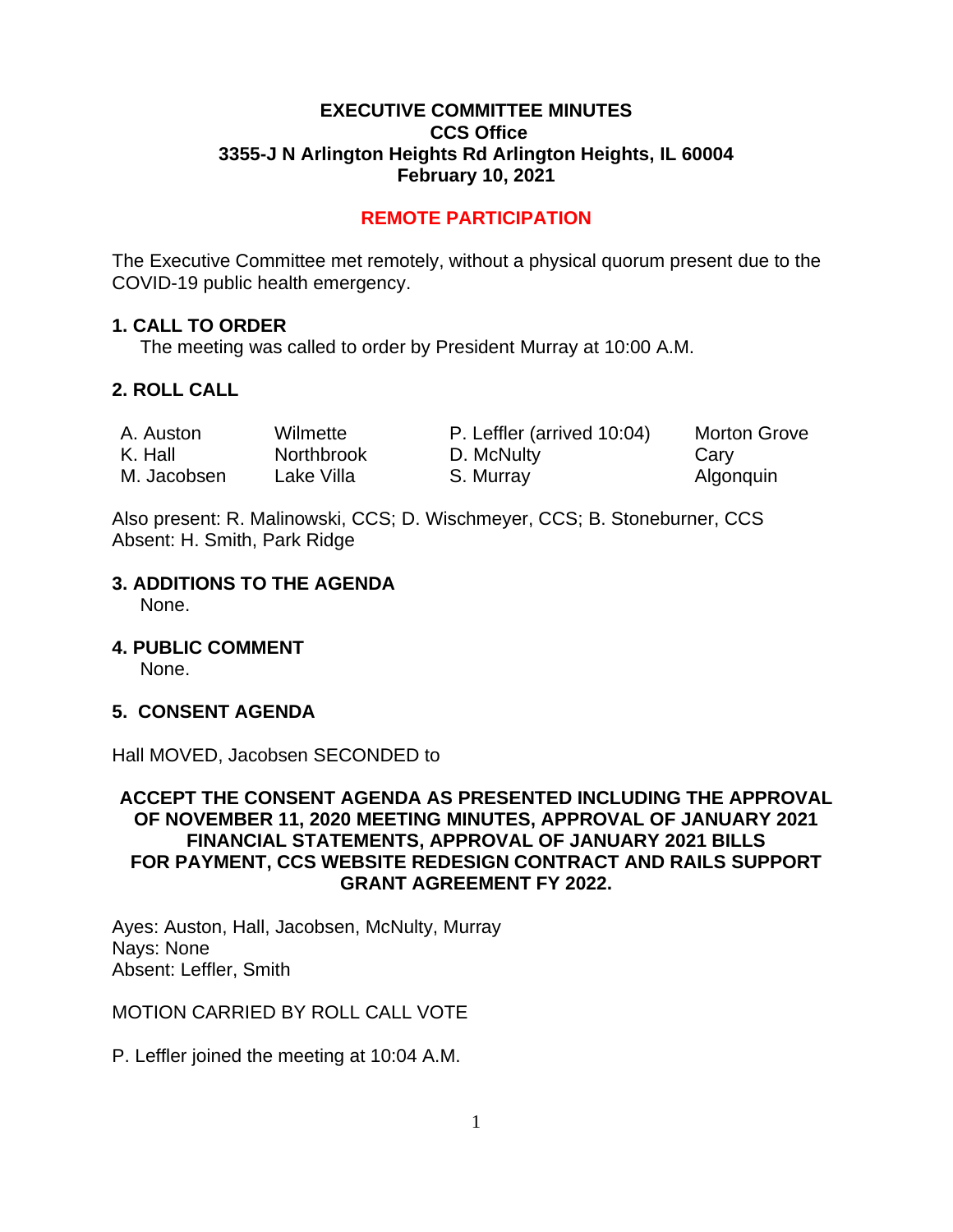# **6. BUSINESS**

- a. Planned Absence Succession Plan R. Malinowski sent the updated Executive Director Succession Plan to the Executive Committee for review prior to the meeting. The previous Executive Director Succession Plan did not include language for a planned absence. R. Malinowski will update the document based on feedback from Executive Committee and separate the account information from the document for Executive Committee to approve in March. President Murray asked the committee to send any additional recommended updates to R. Malinowski separately. The committee agreed it would be helpful to include an updated version of the succession plan with onboarding documents for the President annually, and to share a clean version without account information with libadmin.
- b. FFCRA Update CCS will not formally extend Families First Coronavirus Response Act (FFCRA) benefits but will continue to handle on a case-by-case basis.
- c. COVID-19 Data R. Barth compiled graphs with data to see what information might be helpful for library administrators. R. Malinowski included several sample graphs in the packet and asked Executive Committee for feedback on the data contained in the graphs. There was a lengthy review of the graphs and Executive Committee provided feedback on what data was most useful. CCS will continue working on making visual improvements to the graphs based on feedback received. R. Malinowski will work to refine which graphs to present and include explanations for the next Governing Board meeting. CCS will include a training component for library staff to understand the graphs.

# **7. REPORTS**

- a. President No report.
- b. Secretary No report.
- c. Treasurer M. Jacobsen reported that the Budget and Finance Committee met on January 29 and are on track with the FY 21-22 budget.
- d. Committees and Groups R. Malinowski included in the packet a high-level overview of the Circulation Technical Group meeting held on January 8, 2021. At this meeting libraries discussed staff morale and shared workflow and staffing strategies to help ease fatigue.
- e. Executive Director R. Malinowski continues to work with Innovative and the CCS attorney to resolve issues related to the Innovative contract and hopes to have the contract ready at the next Executive Committee meeting. R Malinowski will sign the website redesign contract and send the RAILS support grant agreement to President Murray and Secretary McNulty for signatures.